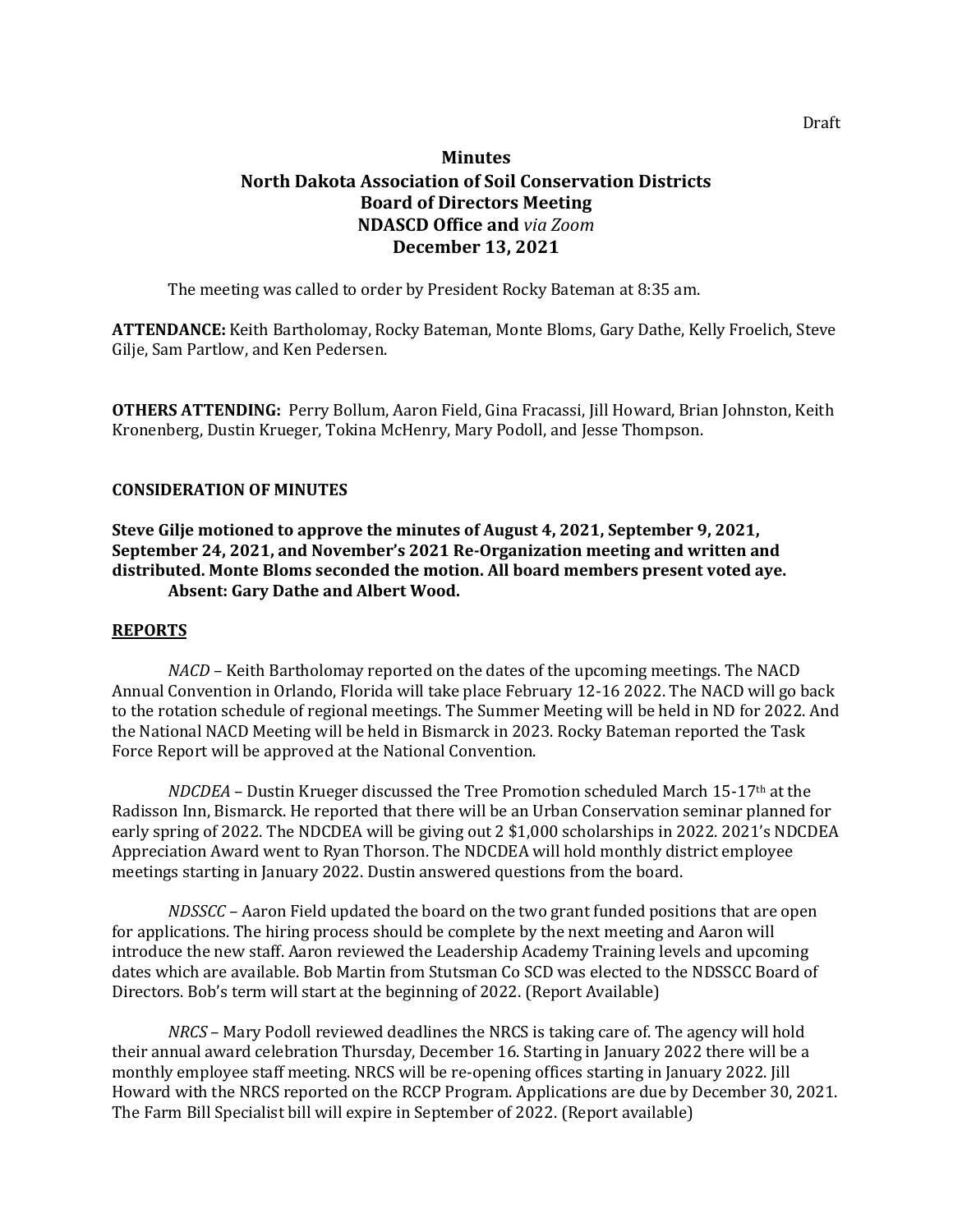## **LON UPDATE**

Brian Johnston introduced Jesse Thompson as the new LON Nursery Manager. Jesse reviewed fishbowl and nursery property/machinery updates. He answered questions from the board.

## **OAKES PROPERTY UPDATE**

Perry Bollum from James River SCD, along with Tokina McHarry, Keith Kronberg, and Gary Dathe came to the board meeting to present a proposal to buy Oakes Property. Tokina McHarry presented a report on what the James River SCD would like to do with the property if purchased. Tokina answered questions from the board.

**Keith Bartholomay moves to sell the Oakes Property to James River SCD for \$550,000. Gary Dathe seconded the motion.** 

**Monte Bloms moves to amend the motion to include a rider that states "property used for education for the life of the loan". Steve Gilje seconded the motion. All board members present voted aye.**

**Absent: Albert Wood The amendment passed unanimously.**

**Kelly Froelich moved to amend the motion to change the price from \$550,000 to \$500,000. Keith Bartholomay seconded the motion. Kelly Froelich and Keith Bartholomay voted aye. Steve Gilje, Rocky Bateman, Monte Bloms, Kent Pedersen, Gary Dathe, and Sam Partlow voted nay.** 

**Absent: Albert Wood The amendment failed.**

**Rocky Bateman asked the board to voted for the original amended motion of the sale of Oakes Property to James River SCD for the price of \$550,000. Keith Bartholomay, Steve Gilje, Rocky Bateman, Monte Bloms, Gary Dathe, Sam Partlow, and Kent Pedersen voted aye. Kelly Froelich voted nay.**

**Absent: Albert Wood The original amended motion passed 7 ayes to 1 nay.**

9:30am: Break 9:45am: Meeting resumed

#### **CEO REPORT**

Brian reviewed the tree sales report with the board and answered questions. Former nursery manager, Bill Elhardt, re-opened his claim with WSI. Once WSI has made a decision, the board will have a Zoom meeting to discuss it.